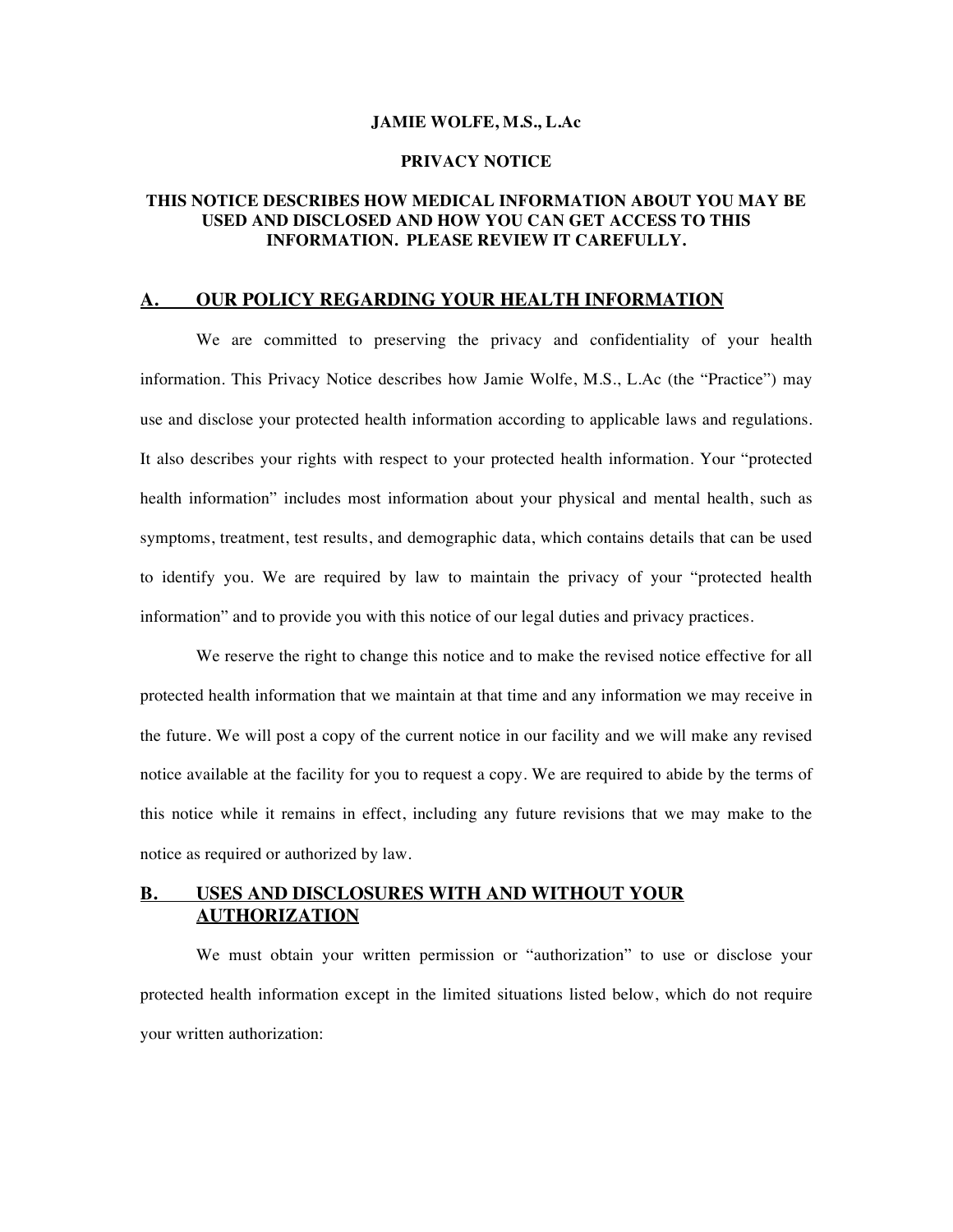- 1. **Treatment**: We will use and disclose your protected health information to provide, coordinate and manage your health care and related services. We may disclose your protected health information to health care providers, including providers not affiliated with the Practice, so that they may provide you with treatment. For example, we may disclose your protected health information to a pharmacy to fill a prescription, to a laboratory to order a test, or to a specialist for a consultation.
- 2. **Payment**: We will use and disclose your protected health information, as needed, for the Practice to obtain payment for our health care services. For example, we may disclose protected health information to your health insurance company so we may obtain prior approval for a surgery, to determine whether you are eligible for benefits or to determine whether a particular service is covered under your plan. We may also disclose your protected health information to other health care providers, health plans, or health care clearinghouses for their payment activities. For example, we may disclose protected health information to anesthesia care providers so that they may obtain payment for their services.
- 3. **Health Care Operations**: We will use and disclose your protected health information for our health care operations. For example, we may use your protected health information to evaluate the performance of the Practice's personnel and to perform licensing, training, and accreditation activities. In certain situations, we may also disclose your protected health information to another health care provider, health plan, or health care clearinghouse who has or had a relationship with you, for the purpose of that entity's health care operations, as long as the protected health information is related to your relationship with that entity. For example, the Practice may disclose your protected health information to allow another entity to conduct activities to determine whether it has provided quality services, to review the performance and qualifications of health care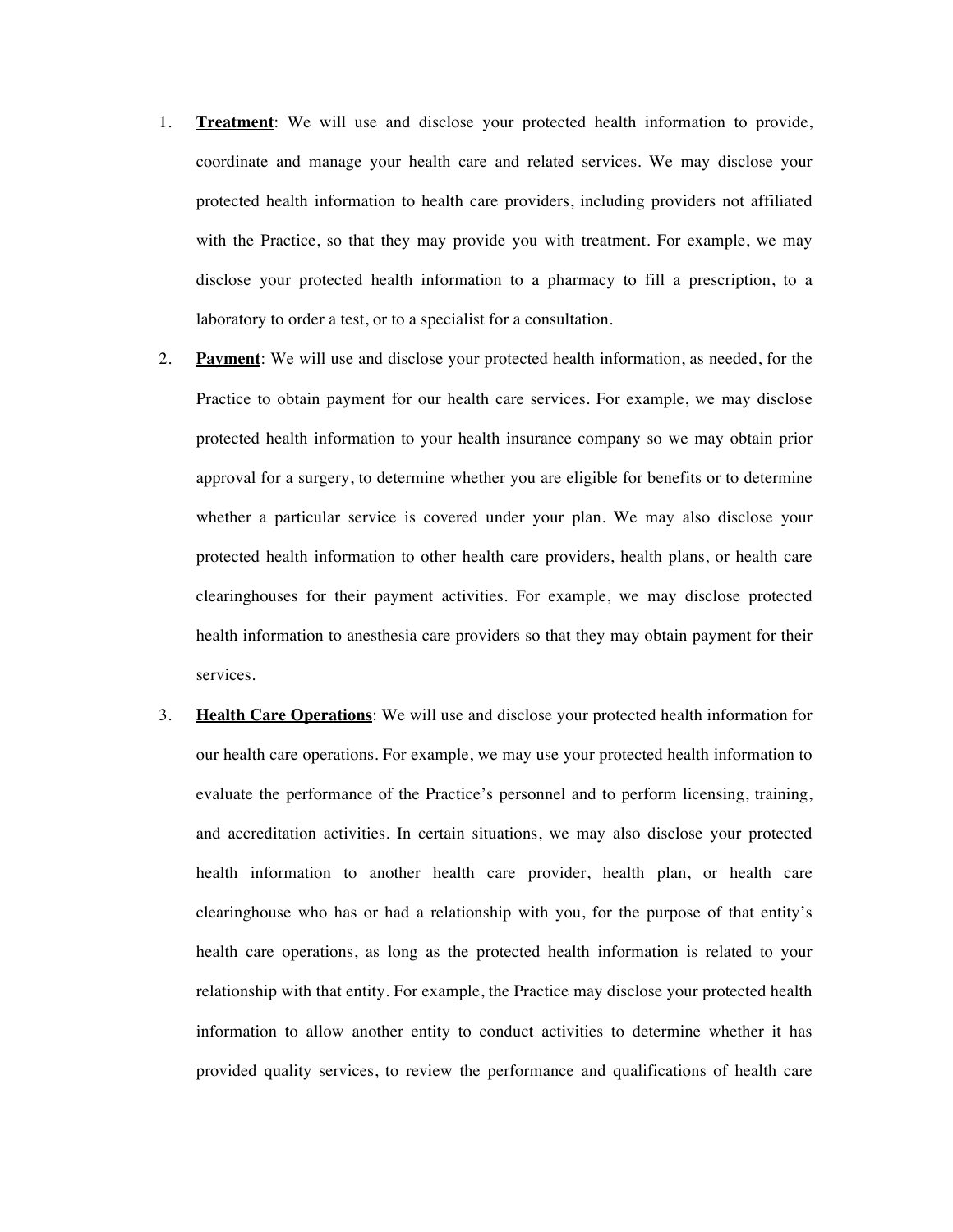providers, to conduct training programs, and to perform accreditation, certification, licensing or credentialing activities.

- 4. **Law Enforcement Purposes**: We may disclose your protected health information to law enforcement officials under certain circumstances when we are required or permitted by law to disclose such information. For example, we may disclose your protected health information if we are required by law to report a certain type of wound or injury, such as a gunshot wound. We may also disclose your protected health information pursuant to an order, warrant, subpoena or summons issued by a judicial officer. Under certain circumstances, we may disclose your protected health information pursuant to administrative requests related to law enforcement purposes. We may disclose limited protected health information to law enforcement officials upon their request to assist them in identifying or locating a suspect, fugitive, material witness or missing person. Additionally, under certain circumstances we may disclose your protected health information to law enforcement officials if you are suspected to be the victim of a crime or in order to report evidence of criminal conduct that occurred on our premises.
- 5. **Public Health Activities**: The Practice may disclose your protected health information to certain public health authorities and others according to specific rules that apply to public health activities. For example, the Practice may disclose your protected health information to public health authorities or other government authorities authorized by law to receive such information for purposes of preventing or controlling disease, injury, disability, or child abuse or neglect or for the conduct of public health surveillance, investigations and interventions. We may also disclose your protected health information to certain individuals subject to the jurisdiction of the Food and Drug Administration regarding FDA-regulated products or activities, to certain individuals who may be at risk of contacting or spreading a disease or condition, and under certain circumstances to your employer if we have provided health care to you at your employer's request.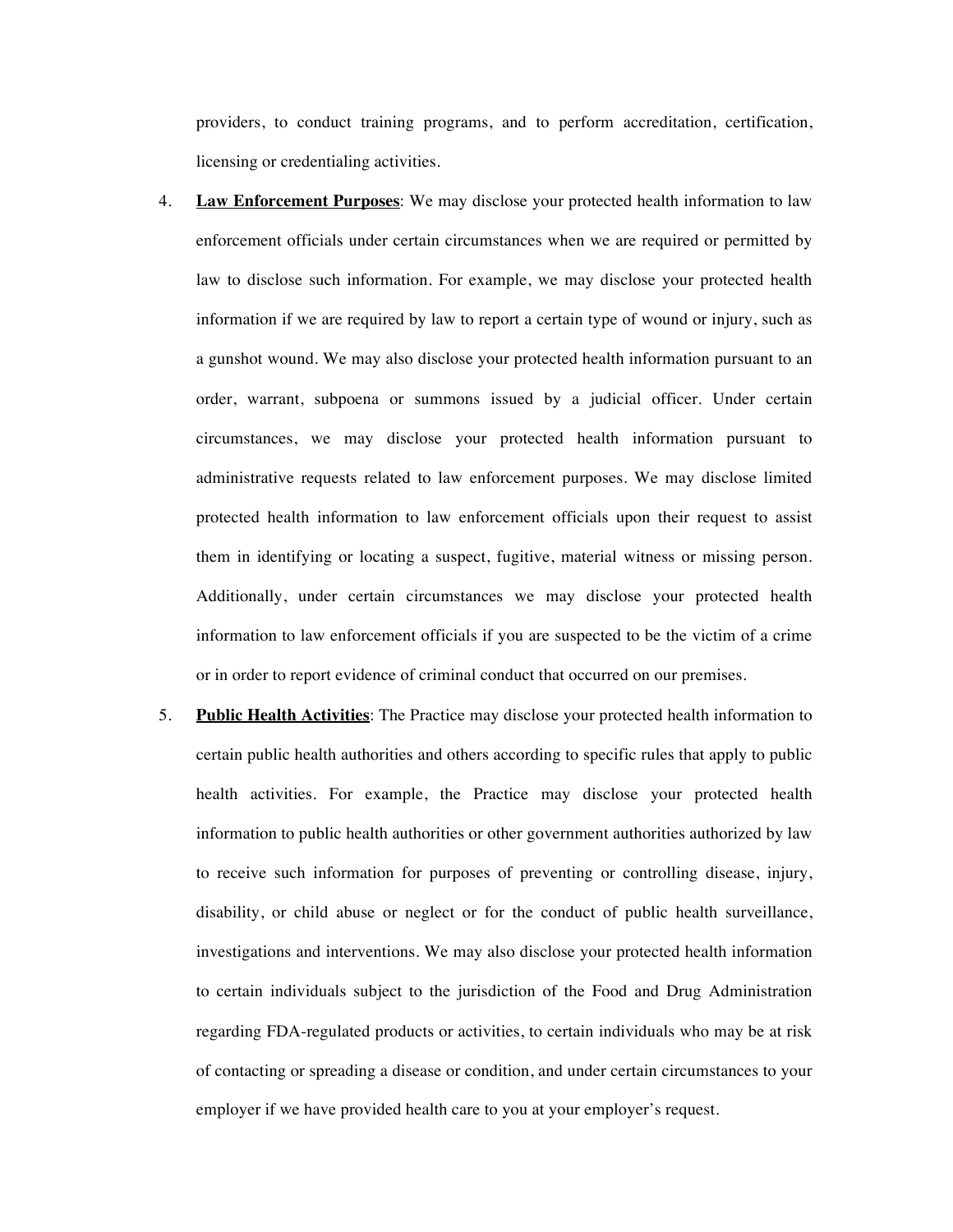- 6. **Health Oversight Activities**: The Practice may disclose your protected health information to a health oversight agency for oversight activities authorized by law, including audits; civil, administrative, or criminal investigations, proceedings and actions; inspections; licensure or disciplinary actions; and other activities necessary for appropriate oversight of the health care system and oversight of certain programs and entities as authorized by law.
- 7. **Judicial and Administrative Proceedings**: We may disclose your protected health information in the course of any judicial or administrative proceeding in response to an order of a court or administrative tribunal as expressly authorized by such order. In certain circumstances, we may disclose your protected health information in response to a subpoena, discovery request or other lawful process to the extent authorized by State law if we receive satisfactory assurances from the party requesting your information that you have been notified of the request or that they have made reasonable efforts to obtain a qualified protective order. A qualified protective order is an order of a court or tribunal that prohibits the use or disclosure of your protected health information for any purpose other than the proceeding for which it was requested and which requires that your protected health information will be returned to the Practice at the end of the proceeding.
- 8. **Specialized Government Functions**: In certain circumstances, Federal regulations authorize the Practice to use and/or disclose your protected health information for specialized government functions. If you are a member of the armed forces, the Practice may use and disclose your protected health information as directed by appropriate military authorities. We may disclose your protected health information to authorized Federal officials for certain national security and intelligence activities and to protect the President of the United States and other dignitaries. The Practice may also disclose your protected health information to law enforcement personnel or to a correctional institution if such information is required for the health and safety of inmates, law enforcement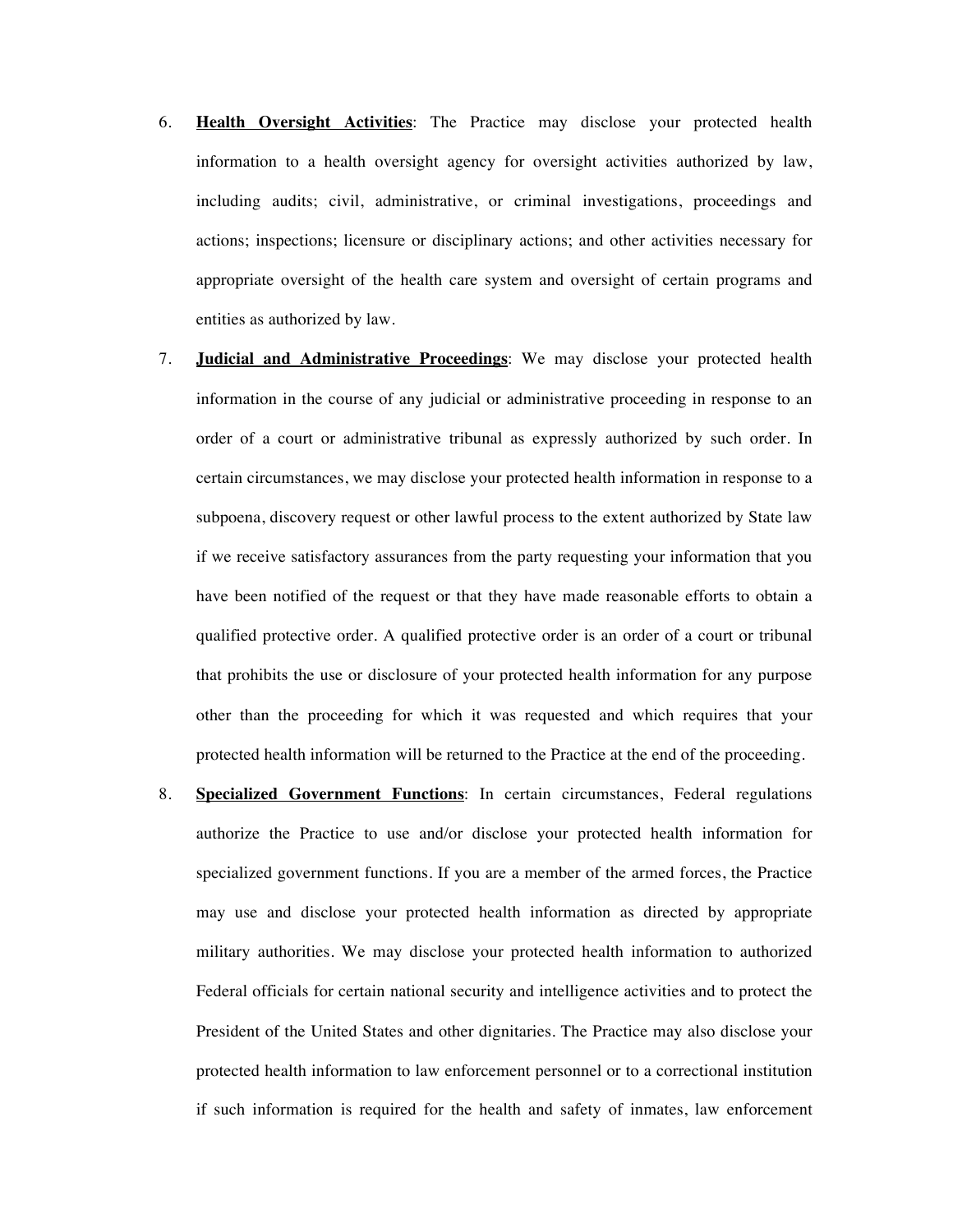personnel, individuals at the correctional institution, or individuals responsible for transporting inmates or if such information is required to maintain safety, law and order at a correctional institution.

- 9. **Suspected Abuse, Neglect or Domestic Violence**: The Practice will disclose medical information that reveals that you may be a victim of abuse, neglect or domestic violence to a government authority if the Practice is *required by law* to make such disclosure. For example, State law requires health care professionals to report cases of suspected child abuse or maltreatment. If the Practice is *authorized, but not required, by law* to disclose evidence of suspected abuse, neglect or domestic violence, it will do so if it believes that the disclosure is necessary to prevent serious harm, or if you are incapacitated and government officials need such information for an immediate law enforcement activity.
- 10. **To Avert a Serious Threat to Health or Safety**: The Practice may, consistent with applicable law and standards of ethical conduct, use or disclose protected health information if we believe, in good faith, that such use or disclosure is necessary to prevent or lessen a serious and imminent threat to the health or safety of a person or the public and the disclosure is made to an individual who is reasonably able to prevent or lessen the threat.
- 11. **Research**: We may use and disclose your protected health information for research as long as such research has been approved by an institutional review board or privacy board that has reviewed the research proposal and established protocols to preserve the privacy of your protected health information. For example, a research project may involve comparing the health of patients who received one treatment to those who received another treatment for the same condition. Before we use or disclose protected health information for research purposes, the research project will go through a special review and approval process. Even without special approval, however, we may permit researchers to review your protected health information if it is necessary to help them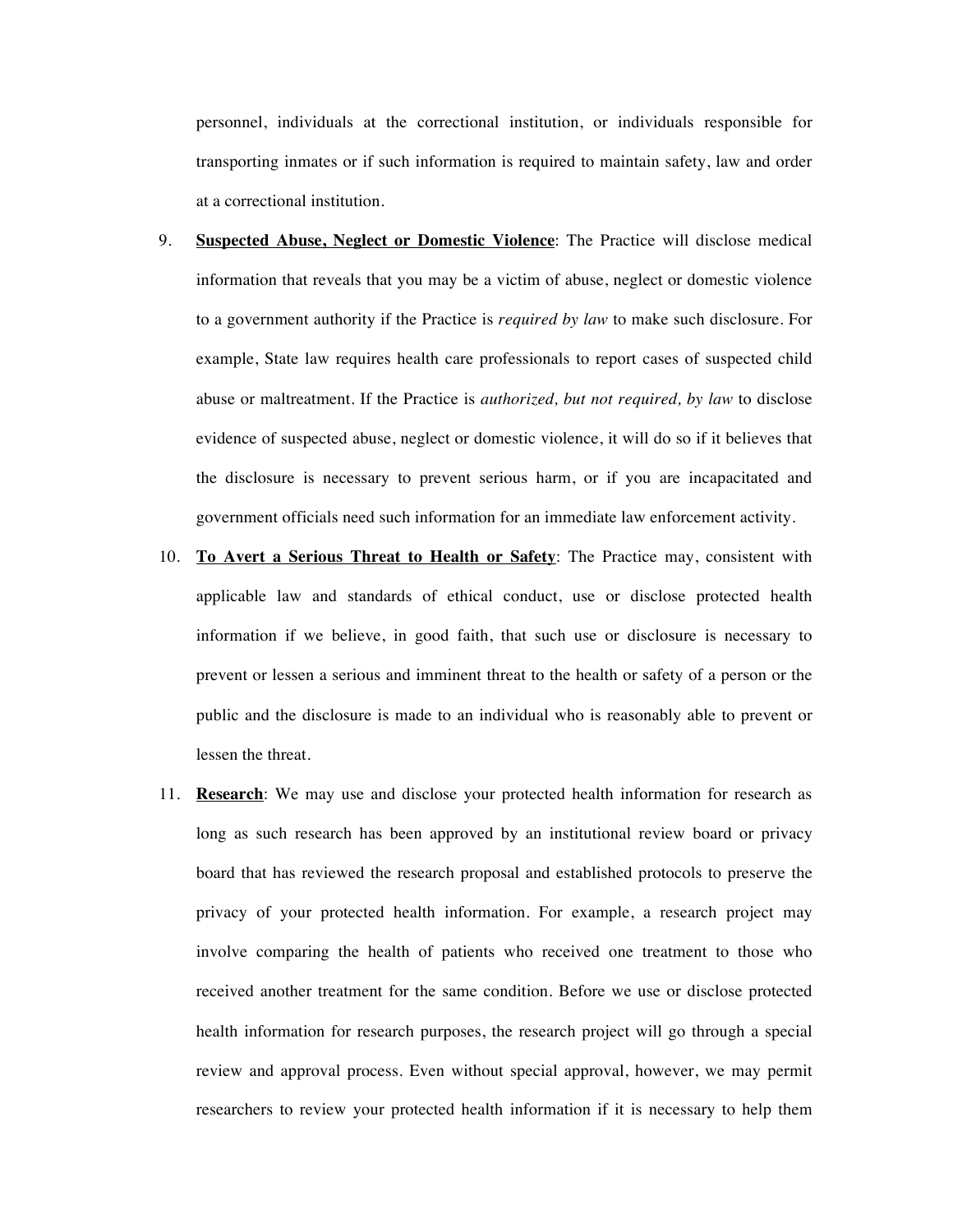prepare for a research project, as long as they do not remove or take a copy of any protected health information.

- 12. **Medical Examiners, Funeral Directors, and Organ Donation**: The Practice may disclose your protected health information to a medical examiner for identification purposes, to determine the cause of death or for other purposes authorized by law. We may also disclose your protected health information to a funeral director, as authorized by law, to permit the funeral director to carry out his or her duties. Additionally, the Practice may use and disclose your protected health information for the purpose of arranging for cadaveric organ, eye, or tissue donation and transplantation.
- 13. **Workers' Compensation**: The facility may disclose your protected health information, as authorized by and in compliance with workers' compensation laws.
- 14. **Appointment Reminders**: The Practice may, from time to time, use or disclose your protected health information to contact you to provide appointment reminders or information about treatment alternatives or other health-related benefits and services that we believe may be of interest to you. The Practice may remind you of appointments by mailing a postcard to you at the address provided by you or by telephoning your home and leaving a message on your answering machine or with the individual answering the phone. The Practice will not disclose any information with these appointment reminders except your name, your address and the time, date and location of your appointment.
- 15. **De-identified Information**: The Practice may de-identify your protected health information according to specific Federal rules so that the information does not identify you and cannot be used to identify you. The Practice may use and disclose your deidentified information. The Practice may also partly de-identify your protected health information by removing your name, address, telephone number and many other identifying factors to create a "limited data set," which may be used and disclosed for research purposes. Your protected health information will only be disclosed in the form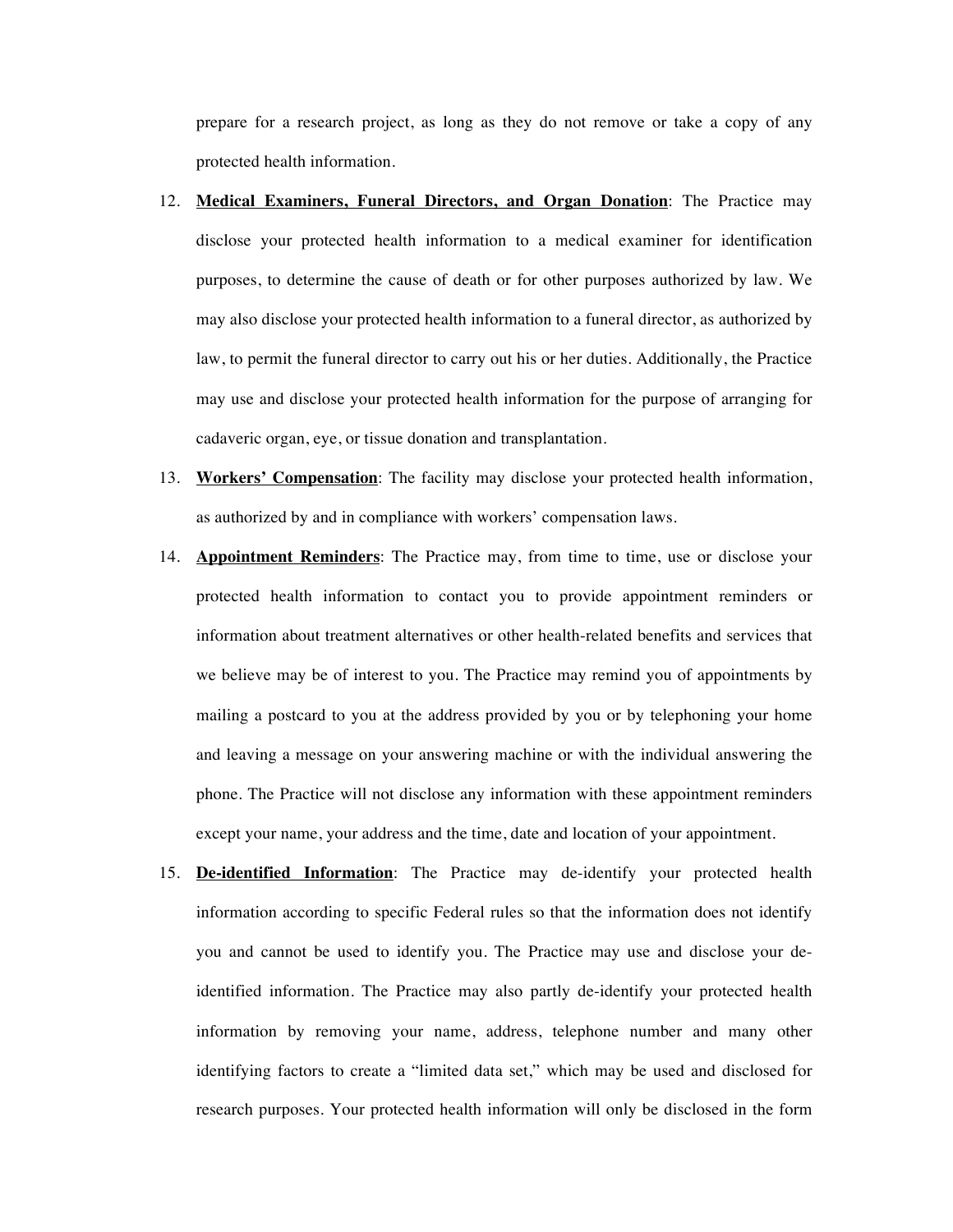of a "limited data set" to recipients who sign an agreement to use your protected health information for specific purposes according to law and who agree not to identify you.

- 16. **Business Associates**: The Practice may disclose your protected health information to a business associate of the Practice if we obtain satisfactory written assurance, in accordance with applicable law, that the business associate will appropriately safeguard your protected health information. A "business associate" is an entity that provides certain services to the Practice or assists the Practice in undertaking some functions, such as a billing company that assists the Practice in submitting claims for payment to insurance companies.
- 17. **Personal Representatives**: The Practice may disclose your protected health information to or according to the direction of a person who, under applicable law, has the authority to represent you in making decisions related to your health. For example, we may disclose your protected health information to an agent who you authorize through a health care proxy form to make health care decisions for you in the event that you should become unable to make your own health care decisions.
- 18. **Family and Friends**: Under certain circumstances, the Practice may disclose to your family member, other relative, a close personal friend, or any other person identified by you, your protected health information directly relevant to such person's involvement with your care or the payment for your care. The Practice may also use or disclose your protected health information to the previously named individuals as well as to a public or private entity authorized by law or by its charter to assist in disaster relief efforts to notify or assist in the notification (including identifying or locating) of a family member, a personal representative, or another person responsible for your care, of your location, general condition or death. However, the following conditions will apply:
	- a. If you are present at or available prior to the use or disclosure of your protected health information, the Practice may use or disclose your protected health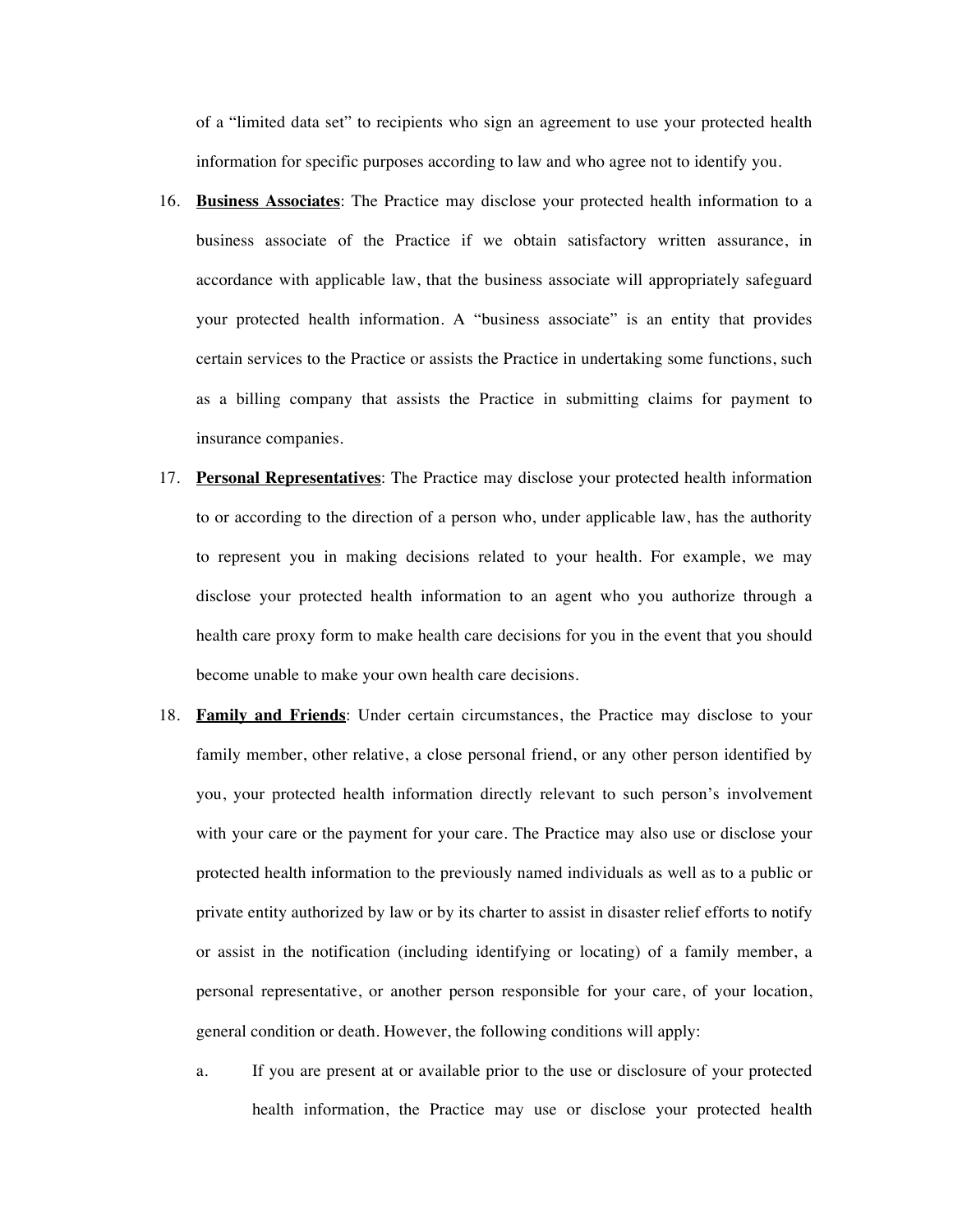information if you agree, or if the Practice can reasonably infer from the circumstances, based on the exercise of its professional judgment, that you do not object to the use or disclosure.

- b. If you are not present or are unable to agree or object to the use or disclosure because of incapacity or an emergency, the Practice will, in the exercise of professional judgment, determine whether the use or disclosure is in your best interests and, if so, disclose only the protected health information that is directly relevant to the person's involvement with your care.
- 19. **Required by Law**: In addition to those uses and disclosures listed above, we may use and disclose your protected health information if and to the extent we are required by law.

## **C. YOUR RIGHTS**

You have the following rights regarding your protected health information:

- 1. **Right to Revoke an Authorization**: You may revoke an Authorization in writing, at any time. To request a revocation, you must submit a written request to the Practice's Privacy Contact, whose contact information is listed below in part D of this Privacy Notice.
- 2. **Right to Request Restrictions on Uses and/or Disclosures**: You may request restrictions on the use and/or disclosure of your protected health information, or of certain parts of your protected health information, for treatment, payment or health care operations. You may also request that we not disclose your protected health information to family members or friends who may be involved in your care or for notification purposes as described in section (18) of part B of this Privacy Notice, titled "Friends and Family." To request restrictions, you must submit a written request to the Practice's Privacy Contact. In your written request, you must identify the specific restriction requested and identify who you want the restrictions to apply to. The Practice is not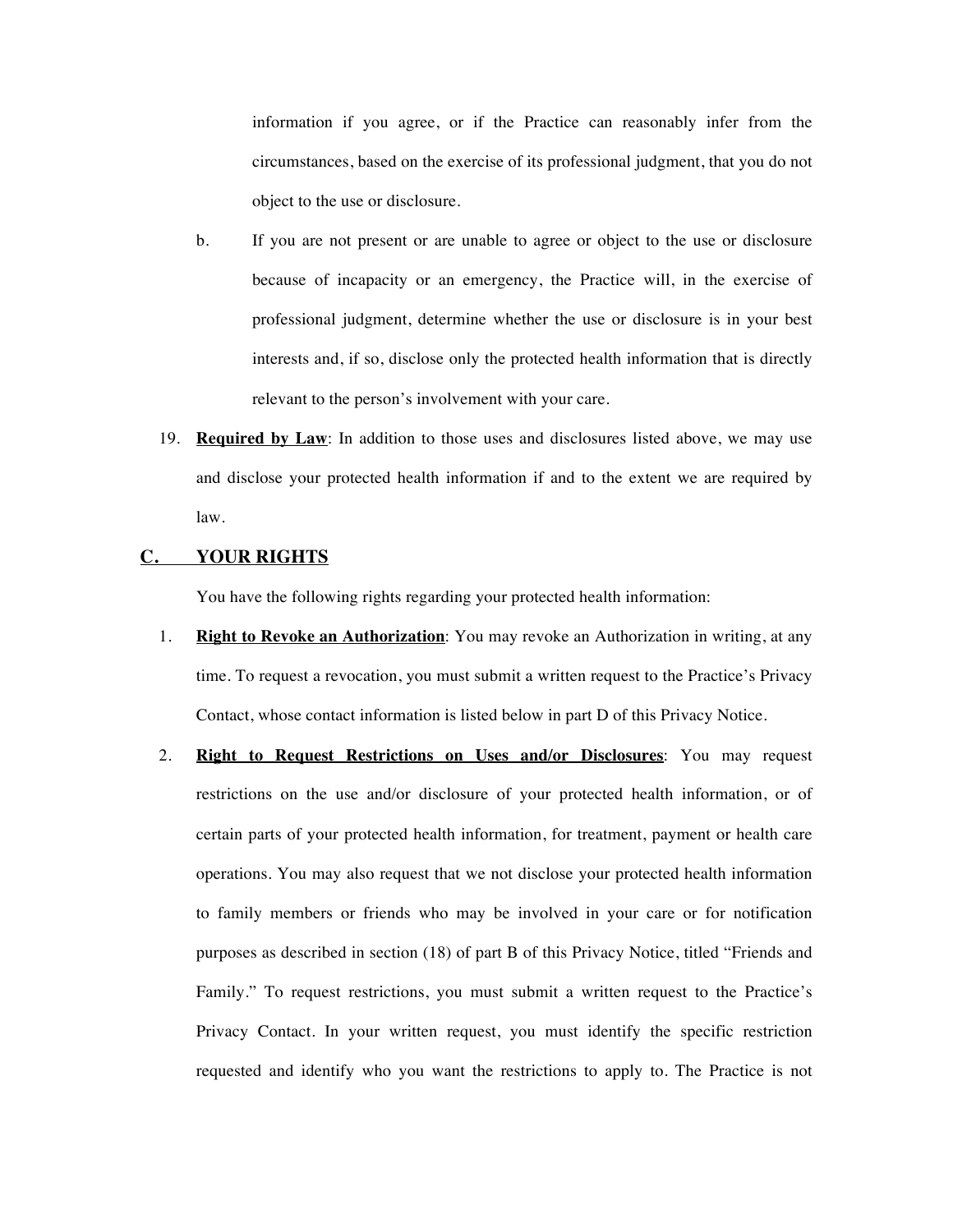obligated to agree to any of your requested restrictions. If we deny your request to a restriction, we will notify you. If the Practice agrees to your requested restriction, we may not use or disclose your protected health information in violation of that restriction unless it is needed to provide you with emergency treatment. Under certain circumstances, we may terminate our agreement to a restriction.

- 3. **Right to Request Confidential Communications**: You may request to receive confidential communications of protected health information by alternative means or at alternative locations. You must make your request to the Practice's Privacy Contact. The Practice will accommodate all reasonable requests. We may condition this accommodation on your providing us with information as to how payment will be handled or by specifying an alternative address or other method of contact. We will not require you to provide an explanation for your request.
- 4. **Right to Inspect and Copy Information**: According to Federal regulations, you may generally inspect and obtain a copy of your protected health information that we maintain in a designated record set. A "designated record set" is a group of records that includes medical and billing records or other records that your surgeon and the Practice use for making decisions about you. Under Federal privacy regulations, however, you have no right to inspect or copy certain records, including psychotherapy notes, information compiled in reasonable anticipation of legal proceedings and certain clinical laboratory information. Please note that New York State's Mental Hygiene Law and Public Health Law may provide you with independent rights to inspect and copy such information. If Federal law does not allow you to inspect or copy certain information, such as psychotherapy notes, but State law allows you to inspect and copy such information, the Practice will respond to your request to access such information in accordance with New York State law. We may deny your request to inspect or copy your protected health information. Depending on the circumstances, you may or may not have a right to appeal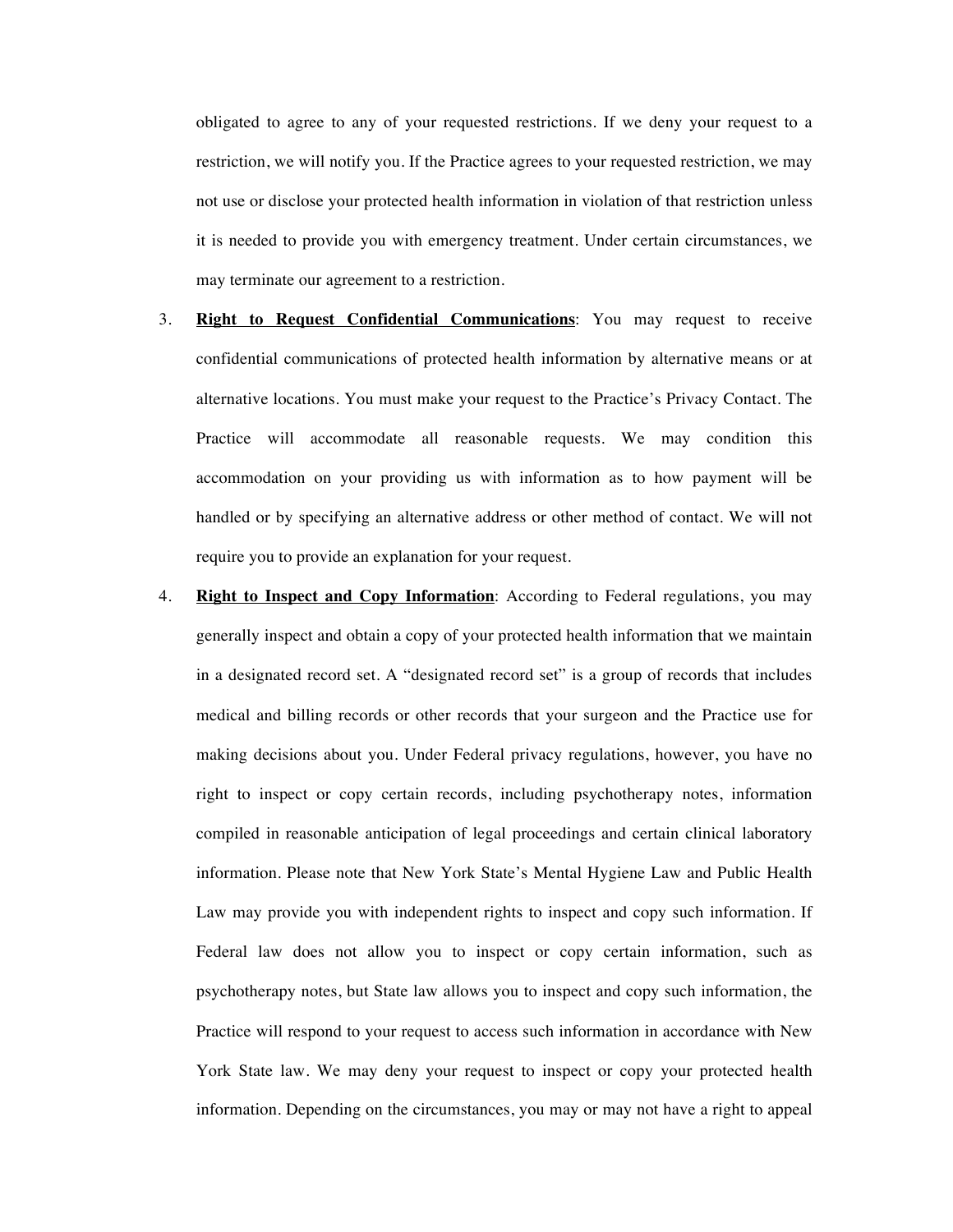our decision to deny your request. To inspect or copy your protected health information, you must submit a written request to the Practice's Privacy Contact. If you request a copy of your information, we may charge you a fee for the costs of copying and mailing your information and for other costs only as allowed by law.

- 5. **Right to Amend your Information**: You may request that we amend your protected health information that we maintain in a designated record set. To request an amendment, you must submit a written request, along with a reason that supports your request to our Privacy Contact. In certain cases, we may deny your request for an amendment. If we deny your request for an amendment, you have the right to file a statement of disagreement with us. If you file such a statement, we may prepare a rebuttal to your statement and will provide you with a copy of any such rebuttal.
- 6. **Right to Receive an Accounting**: You may request an accounting of certain disclosures of your protected health information made by the Practice after July 16, 2017. We are not required to account for some disclosures, including those made for treatment, payment or health care operations in accordance with sections (1), (2), and (3) of part B of this Notice. Additionally, we are not required to provide you with an accounting of disclosures that you authorize or with an accounting of some disclosures that we are permitted to make without your authorization. Your request for an accounting of disclosures must be submitted in writing to our Privacy Contact and must specify a time period to be covered by the accounting. Your right to receive this information is subject to additional exceptions, restrictions and limitations.
- 7. **Right to Receive a Copy of Notice**: Upon your request, we will provide you with a paper copy of this Privacy Notice.
- 8. **Right to Complain**: You have the right to complain to the Practice or to the Secretary of the Department of Health and Human Services if you believe your privacy rights have been violated. You may complain to the Practice by contacting the Practice's Privacy